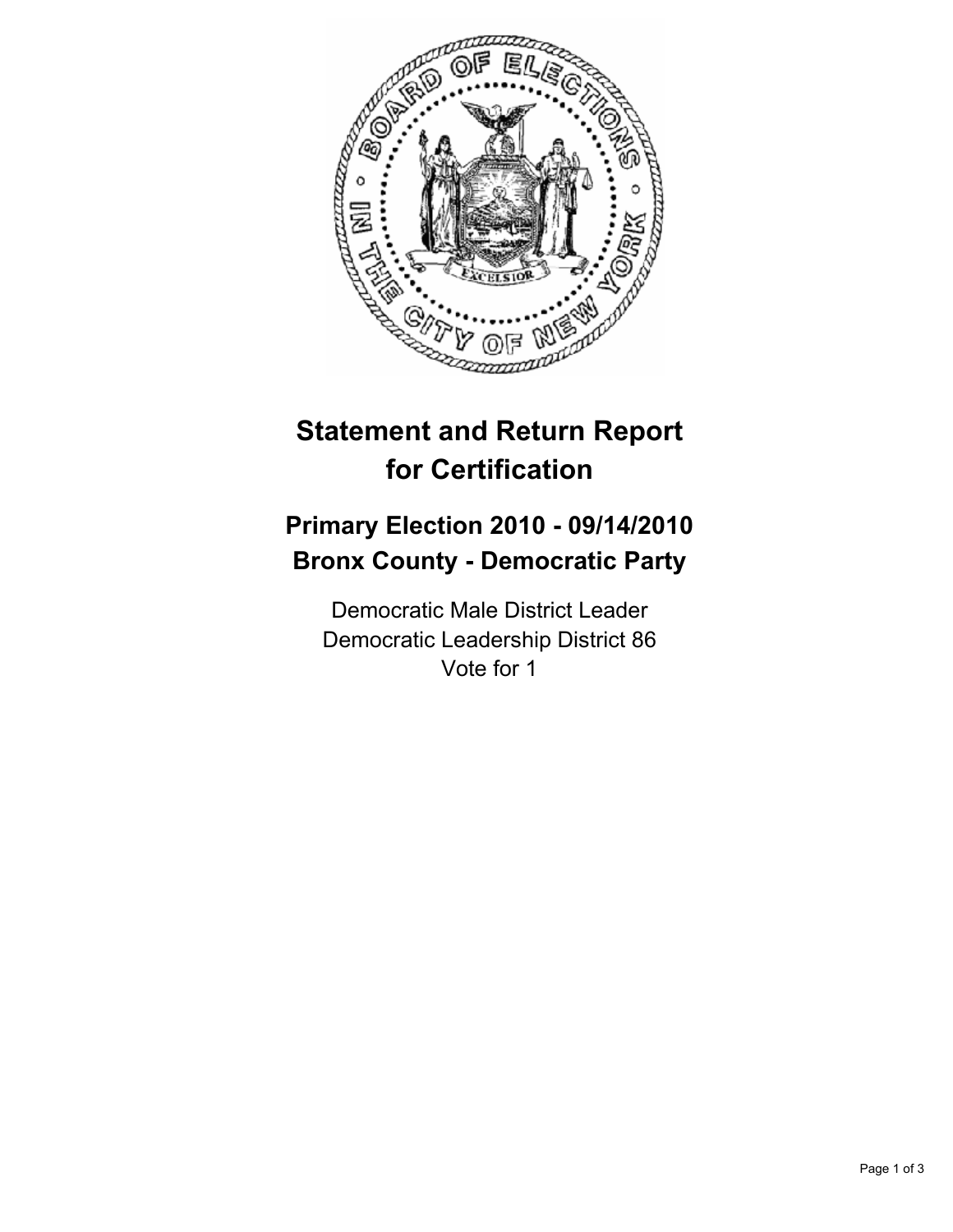

## **Assembly District 86**

| <b>EMERGENCY</b>            | 0     |
|-----------------------------|-------|
| ABSENTEE/MILITARY           | 42    |
| AFFIDAVIT                   | 111   |
| <b>CHARLIE RODRIGUEZ</b>    | 1,512 |
| <b>JUAN TAVAREZ</b>         | 1,330 |
| CHRISTIAN CARTER (WRITE-IN) |       |
| DOROTHY BAKER (WRITE-IN)    |       |
| MIACEY MOUSE (WRITE-IN)     |       |
| <b>Total Votes</b>          | 2.845 |